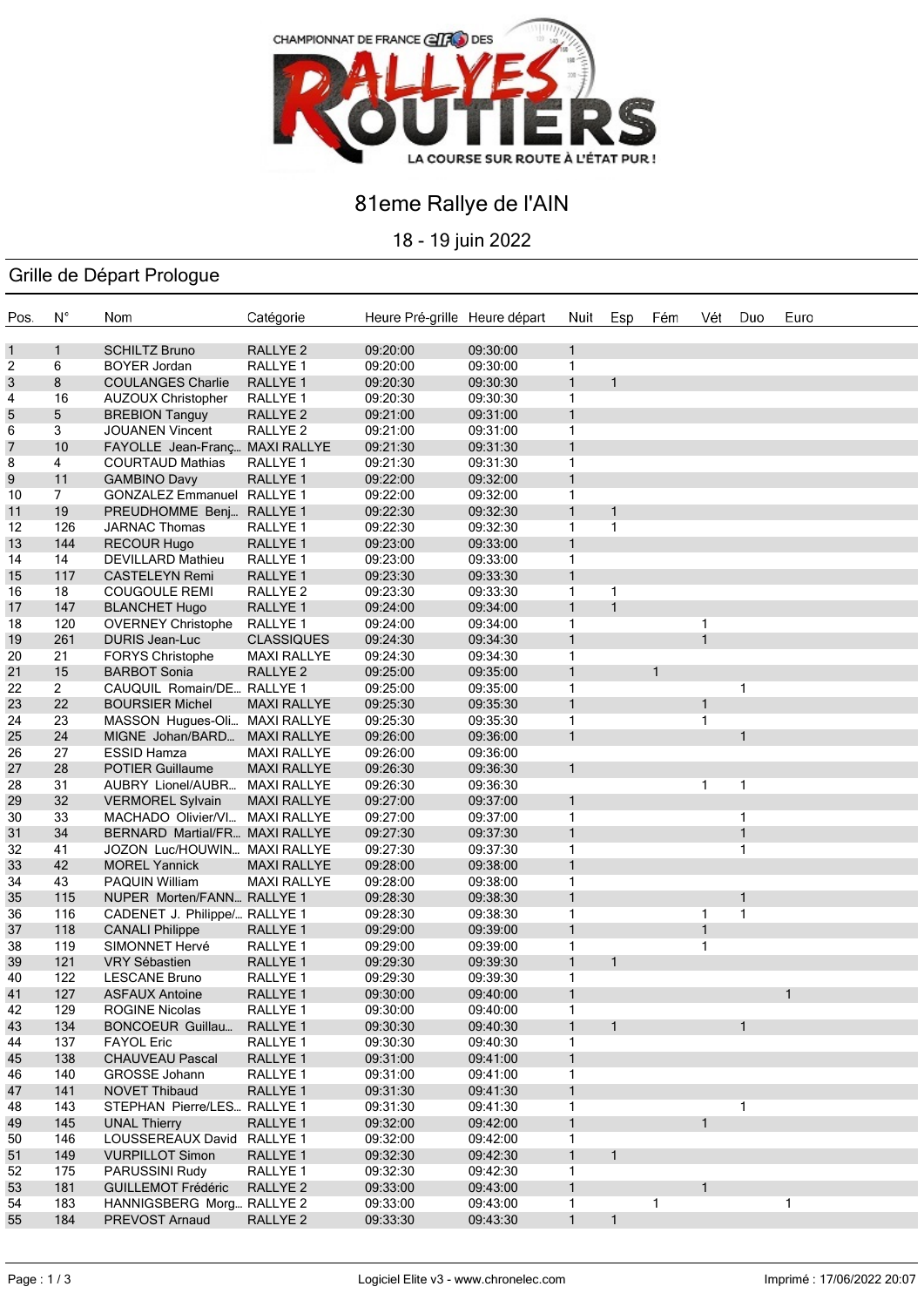# 81eme Rallye de l'AIN

18 - 19 juin 2022

### Grille de Départ Prologue

| Pos.       | $N^{\circ}$ | Nom                                                       | Catégorie                                | Heure Pré-grille Heure départ |                      | Nuit              | Esp | Fém          | Vét            | Duo          | Euro         |
|------------|-------------|-----------------------------------------------------------|------------------------------------------|-------------------------------|----------------------|-------------------|-----|--------------|----------------|--------------|--------------|
| 56         | 187         | <b>MOLINET Denis</b>                                      | RALLYE <sub>2</sub>                      | 09:33:30                      | 09:43:30             | $\mathbf{1}$      |     |              | $\mathbf{1}$   |              |              |
| 57         | 188         | <b>BURCKEL François</b>                                   | RALLYE <sub>2</sub>                      | 09:34:00                      | 09:44:00             | 1                 |     |              |                |              |              |
| 58         | 189         | RIOU Gaëtan                                               | RALLYE <sub>2</sub>                      | 09:34:00                      | 09:44:00             | $\mathbf{1}$      |     |              |                |              |              |
| 59         | 190         | <b>ROUTHIER Florent</b>                                   | RALLYE <sub>2</sub>                      | 09:34:30                      | 09:44:30             | 1                 |     |              |                |              |              |
| 60         | 191         | <b>BEAUCOUD Andy</b>                                      | RALLYE <sub>2</sub>                      | 09:34:30                      | 09:44:30             | $\mathbf{1}$      |     |              |                |              |              |
| 61         | 192         | MESSEGHEM CHRIS RALLYE 2                                  |                                          | 09:35:00                      | 09:45:00             |                   |     |              | $\mathbf{1}$   |              |              |
| 62         | 194         | <b>BILLARD Xavier</b>                                     | RALLYE <sub>2</sub>                      | 09:35:00                      | 09:45:00             | $\mathbf{1}$      | 1   |              |                |              |              |
| 63<br>64   | 198<br>235  | SCHMITT BAILER Ar RALLYE 2<br><b>MOUNEU Pierre</b>        | RALLYE 3                                 | 09:35:30<br>09:35:30          | 09:45:30<br>09:45:30 | 1<br>$\mathbf{1}$ |     |              | $\mathbf{1}$   |              | 1            |
| 65         | 236         | LEGODU Jérémy                                             | RALLYE <sub>3</sub>                      | 09:36:00                      | 09:46:00             | 1                 |     |              |                |              |              |
| 66         | 237         | <b>FABRE Vincent</b>                                      | RALLYE 3                                 | 09:36:00                      | 09:46:00             | $\mathbf{1}$      |     |              |                |              |              |
| 67         | 240         | ZANUTTO Jean Franç RALLYE 3                               |                                          | 09:36:30                      | 09:46:30             |                   |     |              | $\mathbf{1}$   |              |              |
| 68         | 241         | PARMENTIER Julien                                         | RALLYE <sub>3</sub>                      | 09:36:30                      | 09:46:30             | $\mathbf{1}$      |     |              |                |              |              |
| 69         | 242         | <b>GERMANIQUE Pascal</b>                                  | RALLYE 3                                 | 09:37:00                      | 09:47:00             | 1                 |     |              | $\mathbf{1}$   |              |              |
| 70         | 243         | <b>DUPERRON Denis</b>                                     | RALLYE <sub>3</sub>                      | 09:37:00                      | 09:47:00             | $\mathbf{1}$      |     |              | $\mathbf{1}$   |              |              |
| 71         | 264         | JEUDY Yann                                                | <b>CLASSIQUES</b>                        | 09:37:30                      | 09:47:30             | 1                 |     |              |                |              |              |
| $72\,$     | 265         | <b>CHAPAS Tom</b>                                         | <b>CLASSIQUES</b>                        | 09:37:30                      | 09:47:30             | $\mathbf{1}$      |     |              |                |              |              |
| 73         | 266         | <b>LETHENET Cyrille</b>                                   | <b>CLASSIQUES</b>                        | 09:38:00                      | 09:48:00             | 1                 |     |              |                |              |              |
| 74         | 267         | PUGET Charles Alexis CLASSIQUES                           |                                          | 09:38:00                      | 09:48:00             | $\mathbf{1}$      |     |              |                |              |              |
| 75         | 268         | <b>MARTIN Alexandre</b>                                   | <b>CLASSIQUES</b>                        | 09:38:30                      | 09:48:30             | 1                 |     |              |                |              |              |
| 76         | 269         | <b>SCHMUCK Patrick</b>                                    | <b>CLASSIQUES</b>                        | 09:38:30                      | 09:48:30             | $\mathbf{1}$      |     |              | $\overline{1}$ |              |              |
| 77         | 270         | <b>LAROCHETTE Olivier</b>                                 | <b>CLASSIQUES</b>                        | 09:39:00                      | 09:49:00             | 1                 |     |              |                |              |              |
| 78         | 271         | <b>DEBIZE Grégory</b>                                     | <b>CLASSIQUES</b>                        | 09:39:00                      | 09:49:00             | $\mathbf{1}$      |     |              |                |              |              |
| 79         | 272         | PIGEAT Richard                                            | <b>CLASSIQUES</b>                        | 09:39:30                      | 09:49:30             | 1                 |     |              | $\mathbf{1}$   |              |              |
| 80         | 274         | <b>DELORME Maxime</b>                                     | <b>CLASSIQUES</b>                        | 09:39:30                      | 09:49:30             | $\mathbf{1}$      |     |              |                |              |              |
| 81         | 315         | <b>BARNOIN Jérémy</b>                                     | <b>CLASSIQUES</b>                        | 09:40:00                      | 09:50:00             | 1                 |     |              | $\mathbf{1}$   |              |              |
| 82<br>83   | 316<br>317  | <b>BARNOIN Patrick</b><br><b>LACOSTE Christian</b>        | <b>ANCIENNES</b><br><b>ANCIENNES</b>     | 09:40:00<br>09:40:30          | 09:50:00<br>09:50:30 |                   |     |              | $\mathbf{1}$   |              |              |
| 84         | 318         | <b>STEPHAN Philippe</b>                                   | <b>ANCIENNES</b>                         | 09:40:30                      | 09:50:30             |                   |     |              | $\overline{1}$ |              |              |
| 85         | 319         | <b>MARTIN Eric</b>                                        | <b>ANCIENNES</b>                         | 09:41:00                      | 09:51:00             |                   |     |              | $\mathbf{1}$   |              |              |
| 86         | 320         | ZABRONIECKA Joel                                          | <b>ANCIENNES</b>                         | 09:41:00                      | 09:51:00             |                   |     |              | $\mathbf{1}$   |              |              |
| 87         | 321         | JOUAN Salah                                               | <b>ANCIENNES</b>                         | 09:41:30                      | 09:51:30             |                   |     |              | $\mathbf{1}$   |              |              |
| 88         | 322         | <b>DUFOUR Marc</b>                                        | <b>ANCIENNES</b>                         | 09:41:30                      | 09:51:30             |                   |     |              | $\mathbf{1}$   |              |              |
| 89         | 323         | <b>COUDURIER Thierry</b>                                  | <b>ANCIENNES</b>                         | 09:42:00                      | 09:52:00             |                   |     |              |                |              |              |
| 90         | 324         | <b>FOUGERAS Gabriel</b>                                   | <b>ANCIENNES</b>                         | 09:42:00                      | 09:52:00             |                   |     |              | $\mathbf{1}$   |              |              |
| 91         | 325         | POUTIER J.François                                        | <b>ANCIENNES</b>                         | 09:42:30                      | 09:52:30             |                   |     |              | $\mathbf{1}$   |              |              |
| 92         | 326         | <b>RIVOLLET Jean Yves</b>                                 | <b>ANCIENNES</b>                         | 09:42:30                      | 09:52:30             |                   |     |              | $\mathbf{1}$   |              |              |
| 93         | 361         | BERTHOMIEU Benoît SIDE CAR                                |                                          | 09:43:00                      | 09:53:00             | 1                 |     |              | $\mathbf{1}$   |              |              |
| 94         | 362         | MENERET Florian/RA SIDE CAR                               |                                          | 09:43:00                      | 09:53:00             | $\mathbf{1}$      |     |              |                |              |              |
| 95         | 365         | CAPDEVILLE Vincent SIDE CAR                               |                                          | 09:43:30                      | 09:53:30             | 1                 |     |              |                |              |              |
| 96         | 367         | GUILHOT frédéric/FA SIDE CAR                              |                                          | 09:43:30                      | 09:53:30             | $\mathbf{1}$      |     |              | 1              |              |              |
| 97<br>98   | 368<br>369  | BACON Franck/CRES SIDE CAR<br>LEPAGE Pauline/LEP SIDE CAR |                                          | 09:44:00<br>09:44:00          | 09:54:00<br>09:54:00 | 1<br>$\mathbf{1}$ |     | $\mathbf{1}$ |                |              |              |
| 99         | 370         | COUDERC Gilles/CO SIDE CAR                                |                                          | 09:44:30                      | 09:54:30             |                   |     |              |                |              |              |
| 100        | 371         | BLEUSEZ David/PEN SIDE CAR                                |                                          | 09:44:30                      | 09:54:30             | $\mathbf{1}$      |     |              |                |              |              |
| 101        | 400         | GILLARD Laurent/AR SIDE CAR                               |                                          | 09:45:00                      | 09:55:00             | 1                 |     |              | 1              |              |              |
| 102        | 401         | BENESTON Didier/B SIDE CAR                                |                                          | 09:45:00                      | 09:55:00             | $\mathbf{1}$      |     |              | $\mathbf{1}$   |              |              |
| 103        | 402         | PERRAUD Didier/PE SIDE CAR                                |                                          | 09:45:30                      | 09:55:30             | 1                 |     |              |                |              |              |
| 104        | 403         | LLINARES Guillaume/ SIDE CAR                              |                                          | 09:45:30                      | 09:55:30             | 1                 |     |              |                |              |              |
| 105        | 415         | DESTRAZ Jérémiah                                          | <b>MAXI RALLYE</b>                       | 09:46:00                      | 09:56:00             | 1                 |     |              |                |              | 1            |
| 106        | 416         | CHARDONNENS Yan MAXI RALLYE                               |                                          | 09:46:00                      | 09:56:00             | $\mathbf{1}$      |     |              |                |              |              |
| 107        | 417         | FAVARGER Mikaël                                           | <b>MAXI RALLYE</b>                       | 09:46:30                      | 09:56:30             | 1                 |     |              |                |              | 1            |
| 108        | 418         | <b>CHOPIN Pierrick</b>                                    | <b>MAXI RALLYE</b>                       | 09:46:30                      | 09:56:30             |                   |     |              |                |              |              |
| 109        | 419         | <b>BOSSAN BERANGE</b>                                     | <b>MAXI RALLYE</b>                       | 09:47:00                      | 09:57:00             |                   |     |              |                |              |              |
| 110        | 421         | <b>GASTINEAU Matthieu</b>                                 | <b>MAXI RALLYE</b>                       | 09:47:00                      | 09:57:00             | 1                 | 1   |              |                |              |              |
| 111        | 424         | <b>MOLINARI Laurent</b>                                   | <b>MAXI RALLYE</b>                       | 09:47:30                      | 09:57:30             | 1                 |     |              |                |              |              |
| 112        | 425<br>434  | BOISSERIE Philippe/ MAXI RALLYE                           |                                          | 09:47:30<br>09:48:00          | 09:57:30<br>09:58:00 | $\mathbf{1}$      |     |              | $\mathbf{1}$   | $\mathbf{1}$ | $\mathbf{1}$ |
| 113<br>114 | 435         | <b>BERNARD Thibaut</b><br><b>GAILLARD WILLY</b>           | <b>MAXI RALLYE</b><br><b>MAXI RALLYE</b> | 09:48:00                      | 09:58:00             | 1                 |     |              |                |              |              |
| 115        | 436         | MICHEL Jean Christian RALLYE 1                            |                                          | 09:48:30                      | 09:58:30             | 1                 |     |              |                |              |              |
| 116        | 437         | <b>BERNARD Loïc</b>                                       | RALLYE 1                                 | 09:48:30                      | 09:58:30             | $\mathbf{1}$      |     |              |                |              |              |
| 117        | 438         | DEPARDON Jérôme                                           | RALLYE 1                                 | 09:49:00                      | 09:59:00             | 1                 |     |              |                |              |              |
| 118        | 439         | <b>RAGE Kevin</b>                                         | RALLYE <sub>1</sub>                      | 09:49:00                      | 09:59:00             | 1                 |     |              |                |              |              |
| 119        | 442         | SAINJON David                                             | RALLYE 1                                 | 09:49:30                      | 09:59:30             |                   |     |              |                |              |              |
| 120        | 443         | <b>DELMAS Mathieu</b>                                     | RALLYE 1                                 | 09:49:30                      | 09:59:30             | $\mathbf{1}$      |     |              |                |              |              |
| 121        | 453         | <b>CECILLON Maxime</b>                                    | RALLYE 1                                 | 09:50:00                      | 10:00:00             | $\mathbf{1}$      |     |              |                |              |              |